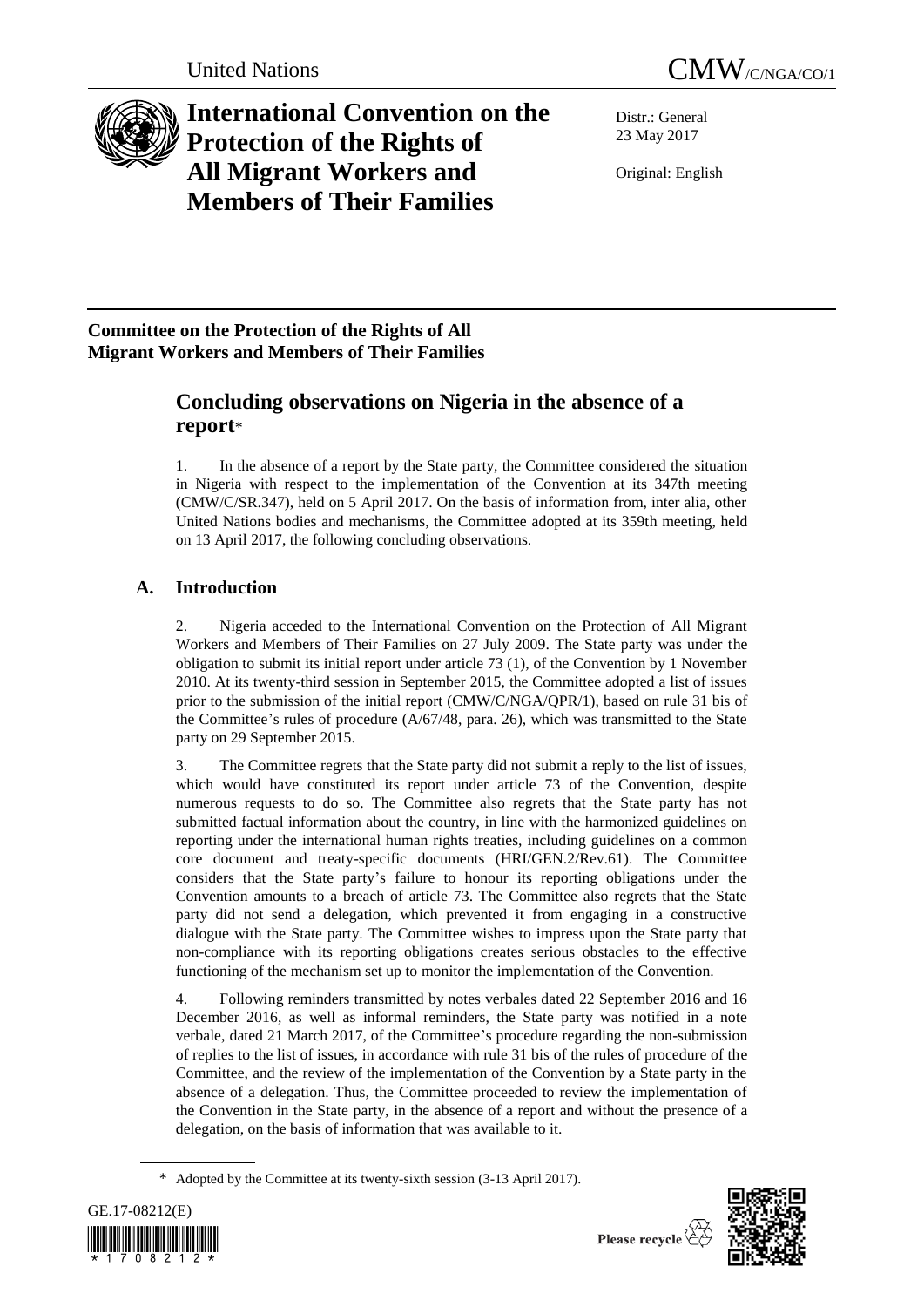5. The Committee recognizes that Nigeria is a country of origin, destination and transit.

6. The Committee notes that most of the countries in which Nigerian migrant workers are employed are not yet parties to the Convention, which may constitute an obstacle to migrant workers' enjoyment of their rights under the Convention.

## **B. Positive aspects**

7. The Committee notes with appreciation the ratification of or accession to the following instruments:

(a) The Optional Protocol to the Convention on the Rights of the Child on the involvement of children in armed conflict, in September 2012;

(b) The Optional Protocol to the Convention on the Rights of the Child on the sale of children, child prostitution and child pornography, in September 2010;

(c) The Optional Protocol to the Convention on the Rights of Persons with Disabilities, in September 2010;

(d) The Convention on the Reduction of Statelessness, in September 2011;

(e) The Convention relating to the Status of Stateless Persons, in September 2011.

8. The Committee welcomes the State party's adoption of the following legislative measures since its accession to the Convention:

(a) The 2015 amendment to the Trafficking in Persons (Prohibition), Enforcement and Administration Act;

(b) The 2015 Immigration Act.

9. The Committee welcomes the following institutional and policy measures:

(a) The adoption of the National Migration Policy and its implementation plan, in May 2015;

(b) The adoption of the National Labour Migration Policy and its action plan in October 2014.

## **C. Factors and difficulties impeding the implementation of the Convention**

10. The Committee acknowledges that the State party is facing difficulties due to the violence linked to Boko Haram attacks against communities in the State party which may interfere with the full realization of all the rights of migrant workers and members of their families under the Convention. The Committee regrets the lack of information on how the lack of security has affected migrant workers in the State party and the cross-border movements of Nigerian migrant workers.

## **D. Principal subjects of concern and recommendations**

## **1. General measures of implementation (arts. 73 and 84)**

## **Legislation and application**

11. While noting that the State party has, to a large degree, incorporated the Convention into its domestic legislation, the Committee is concerned that further legislative and administrative measures are needed to fully harmonize domestic laws and practice with the provisions of the Convention. In particular, the Committee is concerned that the 2015 Immigration Act maintains broad grounds, including mental impairment and being an unaccompanied child, for classifying individuals as "prohibited immigrants" liable to be refused admission or to be deported. The Committee is also concerned that the 2015 Immigration Act extends the length of pretrial detention for persons charged with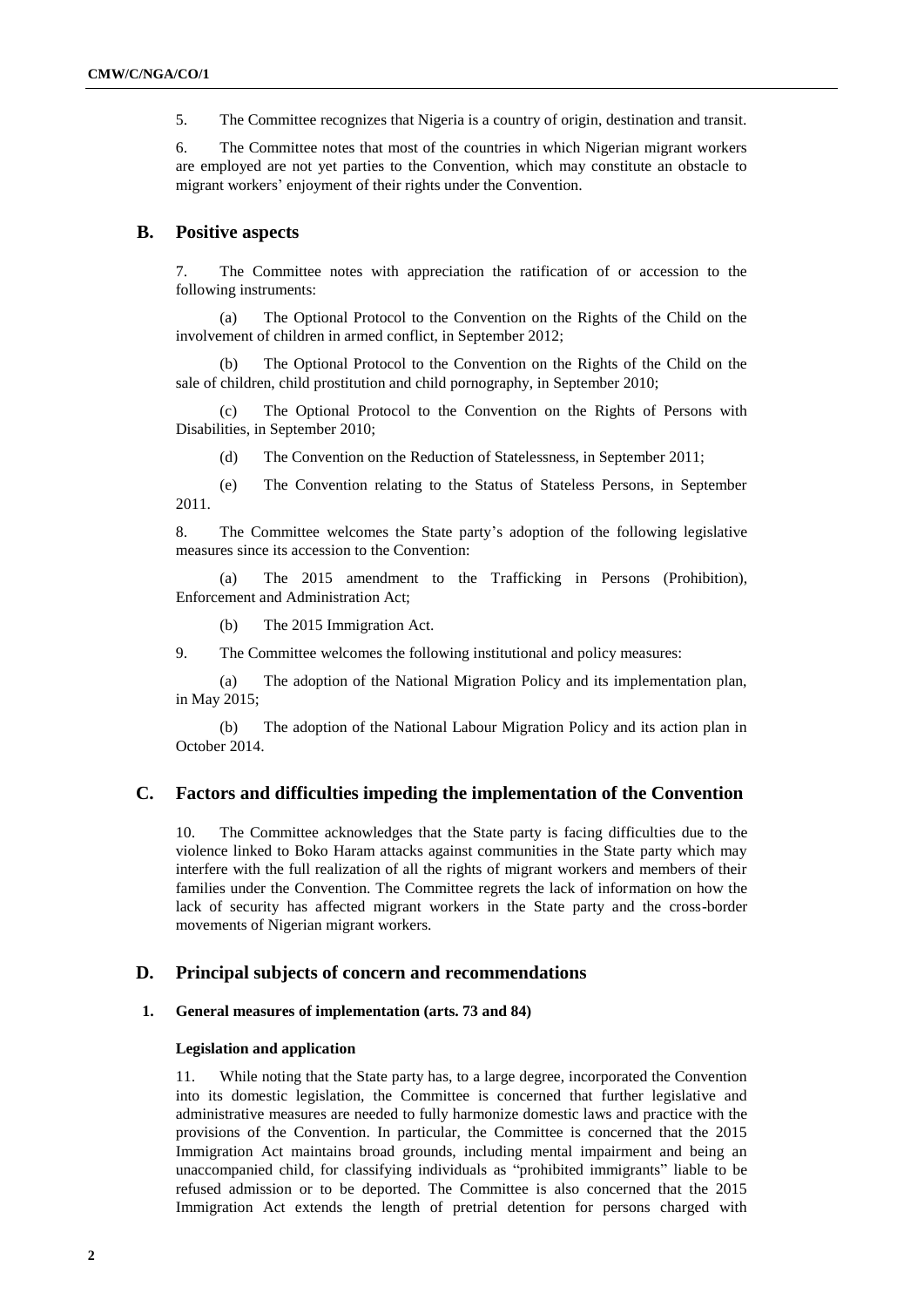immigration offences to a total of 90 days, whereas the 1963 Immigration Act capped the detention period for persons accused in similar cases at two months.

12. **The Committee recommends that the State party amend the 2015 Immigration Act and ensure that its legislation is in full conformity with the Convention. The Committee also recommends that the State party ensure that migration management measures respect the rights of migrants, including children, guaranteed by international human rights, refugee and humanitarian law, including the principle of non-refoulement.**

## **Articles 76-77**

13. **The Committee recommends that the State party consider making the declarations provided for in articles 76 and 77 of the Convention recognizing the competence of the Committee to receive and consider communications from States parties and individuals concerning violations of the rights established under the Convention.**

## **Ratification of relevant instruments**

14. **The Committee recommends that the State party consider ratifying or acceding to the first Optional Protocol to the International Covenant on Civil and Political Rights, the Second Optional Protocol to the International Covenant on Civil and Political Rights, aiming at the abolition of the death penalty, the Optional Protocol to the International Covenant on Economic, Social, and Cultural Rights and the following International Labour Organization (ILO) conventions: the Migrant Workers (Supplementary Provisions) Convention, 1975 (No. 143) and the Domestic Workers Convention, 2011 (No. 189).**

## **Comprehensive policy and strategy**

15. The Committee is concerned about the lack of information on the specific measures taken to implement the 2015 National Migration Policy and its implementation plan and the 2014 National Labour Migration Policy and its action plan.

16. **The Committee recommends that the State party implement, allocate adequate resources to and monitor the above-mentioned implementation and action plans, in line with the Convention. The Committee requests that the State party include in its combined initial and second periodic report detailed information, supported by statistics, on the concrete measures taken, both in law and in practice, to implement the rights of migrant workers as set out in the Convention, paying special attention to the rights of women migrant workers.** 

## **Coordination**

17. The Committee notes that the Federal Ministry of Labour and Productivity is responsible for coordinating the implementation of the Convention. However, the Committee is concerned about the lack of information on the effectiveness of this coordination and on the allocation of human and financial resources and capacity-building programmes for government agencies handling migration-related issues.

18. **The Committee recommends that the State party provide the Federal Ministry of Labour and Productivity with the human, technical and financial resources, and the mandate, necessary to effectively coordinate comprehensive migration policies at all levels and to assess the impact of such policies and programmes on the rights of migrant workers and members of their families.**

## **Data collection**

19. While noting that the National Policy on Labour Migration and its implementation plan include provisions on the collection and dissemination of migration data, the Committee is concerned that there is a general lack in the State party of disaggregated statistical information on all aspects of the Convention.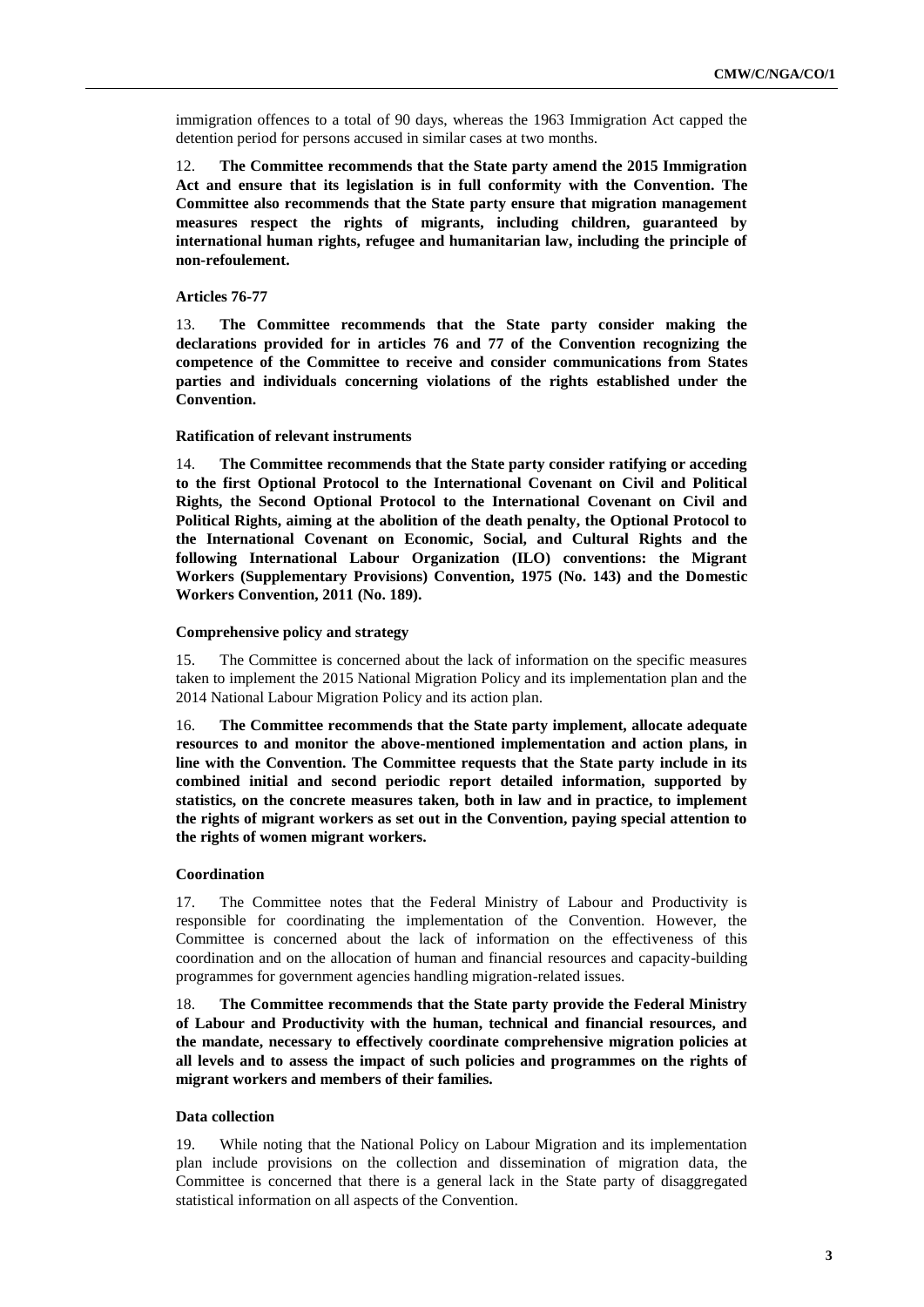20. **The Committee recommends that the State party establish a centralized and comprehensive database, covering all aspects of the Convention, and collect data on the status of migrant workers in the State party. It encourages the State party to compile information and statistics that are disaggregated by sex, age, nationality, reason for entry or departure from the country and the type of work performed, in order to effectively inform relevant policies and the application of the Convention, in line with target 17.18 of the Sustainable Development Goals. In cases where it is not possible to obtain precise information, for example, in the case of migrant workers in an irregular situation, the Committee requests that the State party provide data based on studies or estimates.**

#### **Independent monitoring**

21. While welcoming the fact that the National Human Rights Commission is a status "A" institution, the Committee shares the concerns of the Global Alliance of National Human Rights Institutions regarding the selection process for commissioners and budgetary cuts limiting the effectiveness of the Commission. The Committee is also concerned about the lack of information on the Commission's mandate pertaining to the rights of migrant workers.

22. **The Committee recommends that the State party address the concerns raised by the Global Alliance of National Human Rights Institutions and requests that the State party include in its combined initial and second periodic report detailed information on the Commission's mandate pertaining to the rights of migrant workers.** 

## **Training on and dissemination of information about the Convention**

23. The Committee notes that the National Policy on Labour Migration mandates the Federal Ministry of Labour and Productivity to conduct pre-employment seminars and intensified information campaigns, especially in rural communities, to provide potential migrant workers with sufficient information to enable them to make informed decisions, as well as to design and, together with other relevant agencies, implement pre-departure training programmes for migrants intending to travel abroad. However, the Committee is concerned that no information is available on the provision of such seminars, campaigns and trainings. The Committee also notes that awareness about the rights of migrant workers has been raised among labour officers in all 36 state offices of the Ministry of Labour and Productivity. However, the Committee is concerned that no information is available on migration-specific training programmes and materials on the Convention or on the dissemination of information about the Convention to all relevant stakeholders, including government bodies, domestic courts and civil society organizations.

## 24. **The Committee recommends that the State party:**

(a) **Develop education and training programmes on the rights of migrant workers and members of their families under the Convention, incorporating gender issues, and ensure that such programmes are made available to all officials and persons working in the area of migration, in particular law enforcement and border authorities, judges, prosecutors and relevant consular officials, as well as national, regional and local officials, social workers and civil society organizations;**

(b) **Ensure access for migrant workers to information and guidance on their rights under the Convention, in particular through pre-employment and predeparture orientation programmes;**

(c) **Work with civil society organizations and the media to disseminate information about and promote the Convention throughout the State party.** 

#### **Participation of civil society**

25. While noting the information that the National Labour Migration Policy has been developed with the active involvement of key stakeholders, including civil society organizations, and that the policy addresses the role of civil society in migration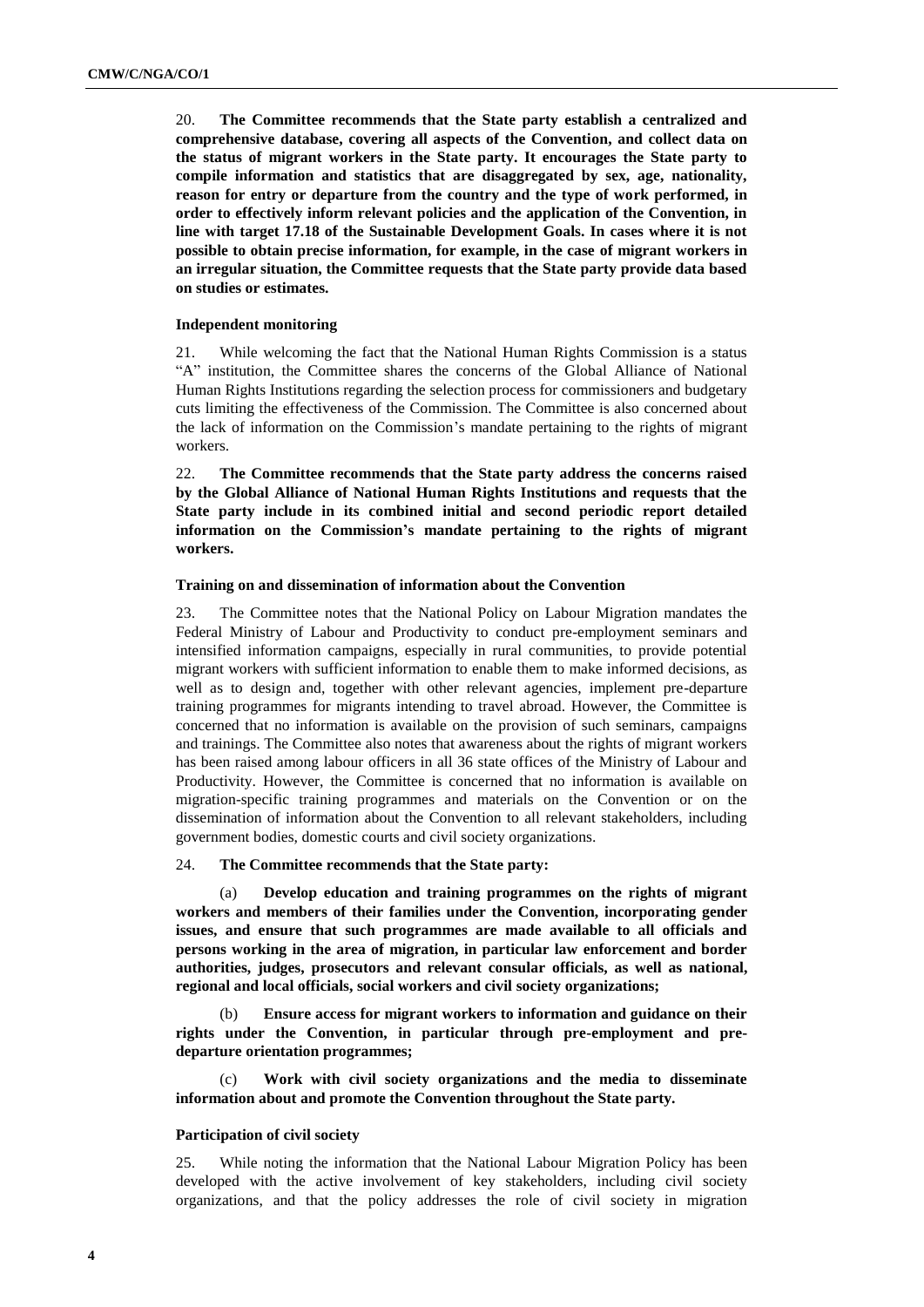management, the Committee is concerned about the lack of information on the role that civil society has played in the implementation of the Convention.

26. **The Committee recommends that the State party proactively and systematically involve civil society and non-governmental organizations in the implementation of the Convention.**

#### **2. General principles (arts. 7 and 83)**

#### **Non-discrimination**

27. While noting that the Constitution guarantees equal pay for equal work without discrimination on any grounds and that the Labour Act of 2004 protects "all persons in employment", the Committee is concerned that:

(a) The guarantees relating to privacy, freedom of movement and protection against racial discrimination contained in sections 37, 41 and 42 of the Constitution do not extend to non-citizens;

(b) The list of prohibited grounds for discrimination in employment and occupation in the draft Labour Standards Act does not include nationality;

The constitutional provision on the acquisition of nationality (section  $26(2)$ ) (a)) stipulates that a foreign man is unable to acquire Nigerian nationality in the same manner as a foreign woman;

(d) There is a lack of information on measures taken by the State party to ensure non-discrimination for all migrant workers in law and in practice.

#### 28. **The Committee recommends that the State party:**

Take all measures necessary to extend the guarantees relating to privacy, **freedom of movement and protection against racial discrimination to migrant workers and to remove all provisions that discriminate against foreign men in relation to the acquisition of nationality;**

(b) **Include a prohibition of direct and indirect discrimination on all the grounds enumerated in the Convention (arts. 1 (1) and 7), applicable to all aspects of employment and occupation and covering all workers, including domestic workers and workers in the informal sector, in the bill on labour standards and speed up its adoption;**

(c) **Take all legislative and policy measures necessary to ensure that all migrant workers and members of their families, both documented and undocumented, within the territory of the State party or subject to its jurisdiction enjoy, without discrimination, the rights recognized by the Convention, in accordance with article 7 thereof.**

#### **Right to an effective remedy**

29. The Committee notes that a complaint mechanism has been established at the headquarters and all six zonal offices of the Federal Ministry of Labour and Productivity to handle all complaints relating to human rights violations, free of charge. However, the Committee is concerned that public awareness of this complaint mechanism is limited. The Committee is also concerned about the lack of information on other administrative and judicial remedies available to migrant workers and members of their families in the State party, as well as on cases of unequal treatment of migrant workers brought to the attention of, or detected by, labour inspectors or any other competent authorities.

30. **The Committee recommends that the State party ensure that, in law and in practice, migrant workers and members of their families, including those in an irregular situation, have opportunities equal to those of nationals of the State party to file complaints and obtain effective redress in the courts, and that they have access to information about other available remedies. The Committee requests that the State party include in its combined initial and second periodic report detailed information**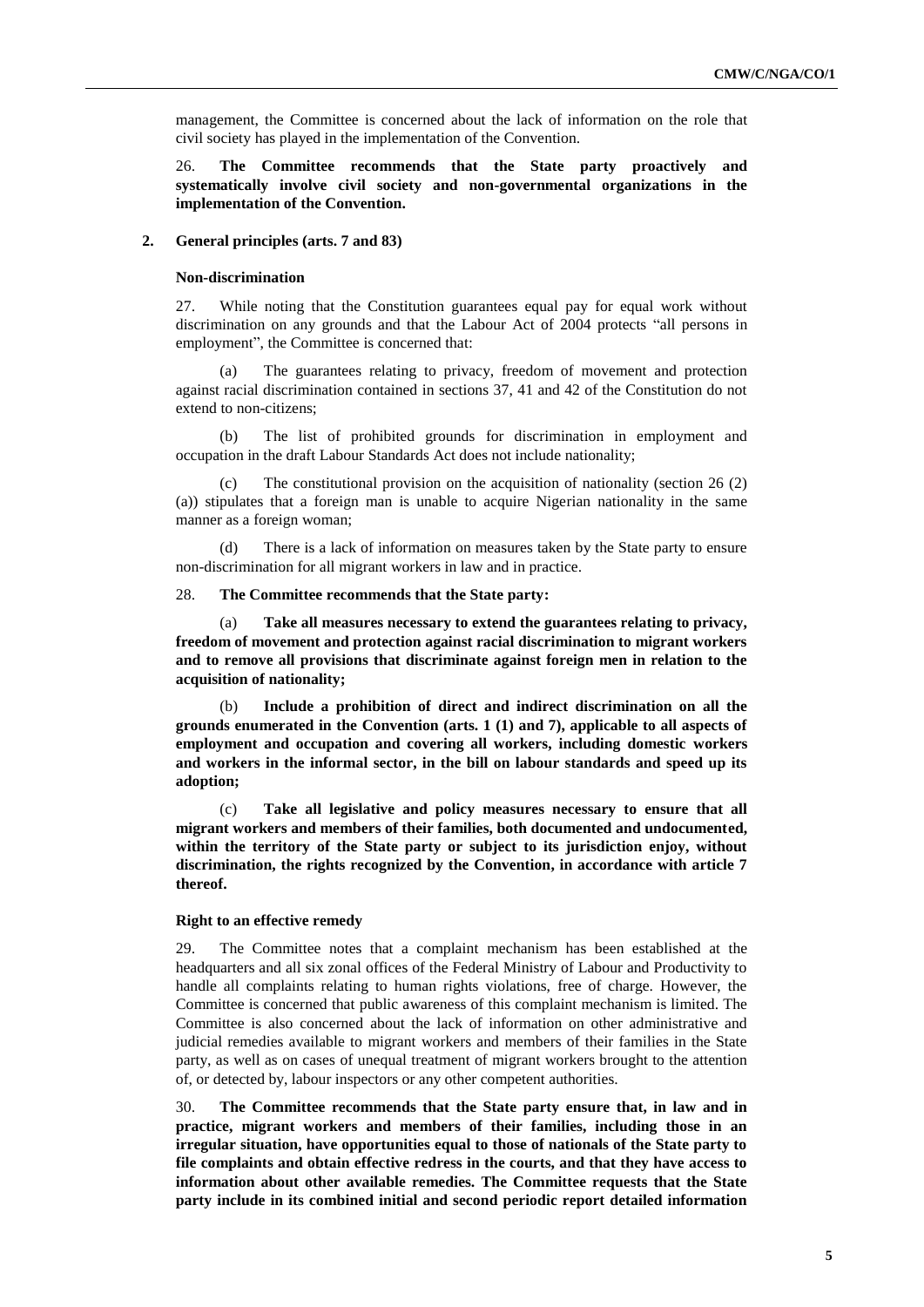**on administrative and judicial remedies available to migrant workers and members of their families in the State party, as well as on cases of unequal treatment of migrant workers brought to the attention of, or detected by, labour inspectors or any other competent authorities.**

**3. Human rights of all migrant workers and members of their families (arts. 8-35)** 

**Labour exploitation and other forms of ill-treatment, including child labour**

31. The Committee is concerned about the lack of information on measures taken to prevent the engagement of children trafficked from neighbouring countries in forced child labour in agriculture, construction, mining and quarrying.

32. **The Committee recommends that the State party:**

(a) **Ensure the effective enforcement of applicable sanctions against persons violating existing legislation on child labour, including by raising awareness of international standards relating to child labour among labour inspectors, the general public and law enforcement agencies;**

(b) **Prosecute, punish and sanction persons or groups exploiting migrant workers or subjecting them to forced labour and abuse, especially in the informal economy, in line with targets 8.7 and 16.2 of the Sustainable Development Goals;**

Provide adequate assistance, protection and rehabilitation, including **psychosocial rehabilitation, to victims of sexual and labour exploitation, especially women and children.** 

#### **Due process, detention and equality before the Courts**

33. The Committee is concerned at the lack of information regarding due process guarantees for migrant workers and members of their families in criminal and administrative proceedings, including those relating to detention and expulsion. The Committee is concerned that migrant children might be placed in detention along with their families.

## 34. **The Committee recommends that the State party:**

Take the steps necessary to ensure that in administrative and judicial **proceedings, including those relating to detention and expulsion, migrant workers and members of their families, particularly those in an irregular situation, are guaranteed due process, on an equal basis with nationals of the State party, before the courts and tribunals;**

(b) **Ensure that administrative detention is used only as a measure of last resort and that non-custodial alternatives are provided, in line with the Committee's general comment No. 2 (2013) on the rights of migrant workers in an irregular situation and members of their families;**

(c) **Cease the detention of children on the basis of their or their parents' immigration status and adopt alternatives to detention that allow children to remain with family members and/or guardians in non-custodial, community-based contexts while their immigration status is being reviewed, in line with the principles of the best interests of the child and the child's right to family life.** 

## **Consular assistance**

35. The Committee welcomes the feasibility study on the possibility of establishing labour migration attachés in Nigerian missions in principal countries of destination prepared by the International Organization for Migration. However, the Committee is concerned about reports that Nigerian migrant workers, particularly those in an irregular situation, frequently face violence, abuse, arrest, detention or expulsion in transit or in destination countries and that there is lack of statistical data on this issue and a lack of information on the consular, diplomatic and legal assistance provided to these workers.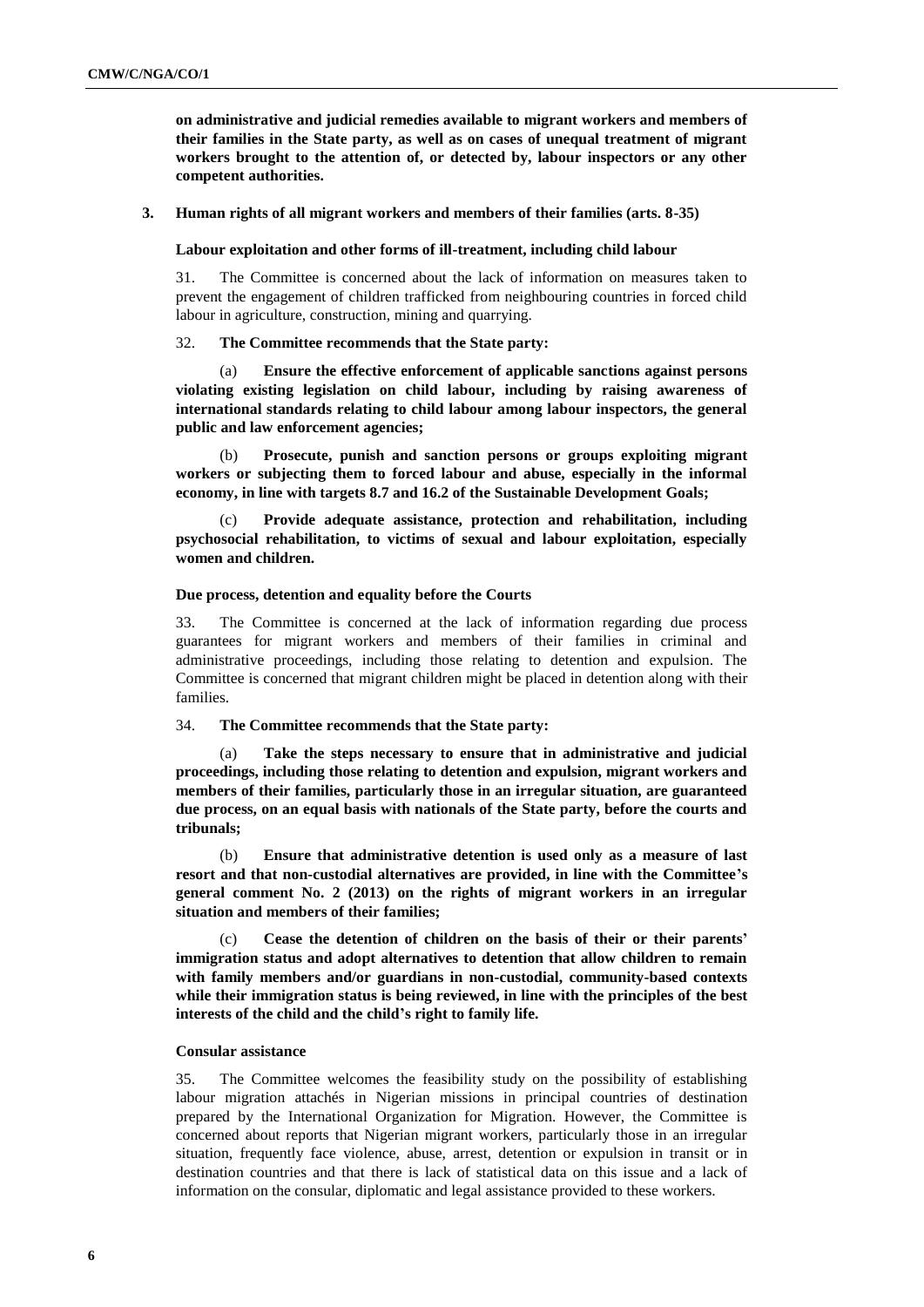36. **The Committee recommends that the State party:**

(a) **Ensure that all migrant workers and members of their families, particularly those in detention, have recourse to consular support to protect the rights set out in the Convention;** 

(b) **Ensure that its embassy and consulate personnel abroad have appropriate knowledge of the laws and procedures of the countries of employment of Nigerian migrant workers;** 

Provide in its combined initial and second periodic report detailed, **disaggregated information on the number of nationals working abroad who have been arrested, detained and expelled, as well as qualitative and quantitative information on Nigerian migrant workers who have suffered violence and abuse in transit and destination countries and the assistance provided to them.**

## **Social Security**

37. The Committee is concerned about the lack of information on whether in cases of departure, including expulsion, from the State party, foreign migrant workers who have participated in, or contributed to, the national pension scheme are entitled to keep their acquired social security rights and whether the Employees Compensation Act of 2010 (Act No. 13) applies to migrant workers on an equal footing with nationals. The Committee is also concerned about the lack of information on bilateral and multilateral agreements concluded in the area of migration guarantees relating to social security for Nigerian migrant workers.

38. **The Committee recommends that the State party ensure, through national legislation and through bilateral and multilateral social security agreements, that all migrant workers and members of their families have adequate social protection.**

## **Trade unions**

39. The Committee is concerned about the lack of information as to whether the State party guarantees to all migrant workers the right to take part in trade union activities and to freely join trade unions.

40. **The Committee recommends that the State party take all measures, including legislative amendments, necessary to guarantee to all migrant workers, including those in an irregular situation, the right to take part in trade union activities and to freely join trade unions, in accordance with article 26 of the Convention.**

## **Medical care and education**

41. The Committee is concerned about the lack of information on specific programmes to guarantee access to medical care and education to migrant workers and members of their families who are in an irregular situation in the territory of the State party.

42. **The Committee recommends that, in accordance with articles 28 and 30 of the Convention, the State party adopt concrete and effective measures to ensure access to medical care, especially for the children of migrant workers in an irregular situation, and to make it possible for such children to enter and remain in the education system.**

## **4. Other rights of migrant workers and members of their families who are documented or in a regular situation (arts. 36-56)**

## **Right to vote and to be elected in the State of origin**

43. The Committee is concerned that, despite the long-standing debate about the need to guarantee Nigerian migrant workers the right to vote and be elected in the State party while residing in countries of employment, no concrete measures have been taken to make those rights a reality.

44. **The Committee encourages the State party to undertake measures, including those of a legislative nature, to ensure the implementation of the right to vote for**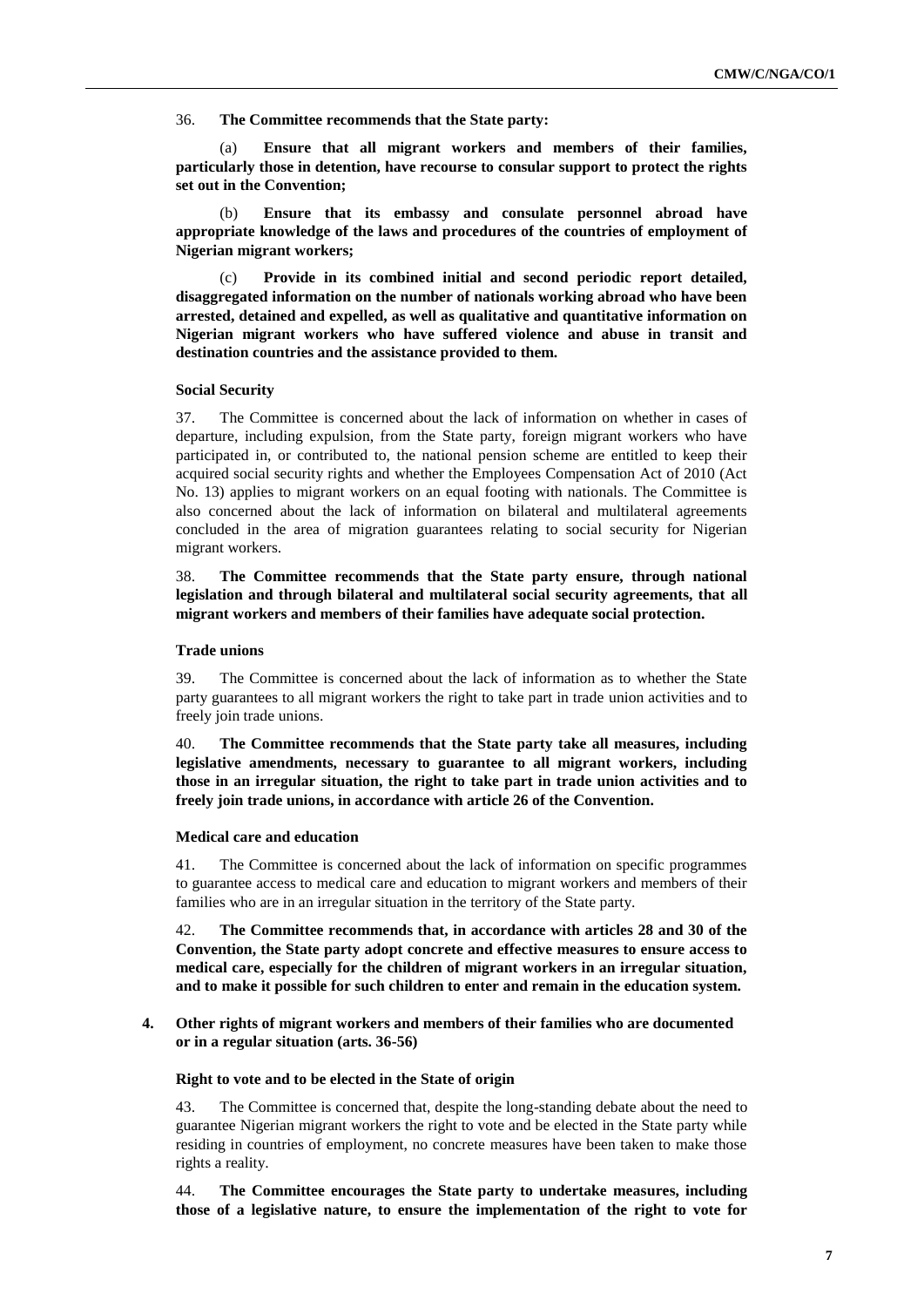**Nigerian migrant workers residing abroad and, in the near future, to increase its efforts to enable Nigerian nationals residing and working abroad to exercise their right to vote in the 2019 general election.**

## **Family reunification**

45. The Committee regrets the lack of information on measures taken by the State party to facilitate family reunification and to protect the right to family life of Nigerian migrant workers and their families in the context of expulsion procedures in destination countries.

46. **The Committee recommends that the State party provide specific information in its combined initial and second periodic report on practical measures taken to facilitate family reunification and to protect the right to family life of Nigerian migrant workers and their families in the context of expulsion procedures in destination countries.**

#### **Transfer of earnings and savings**

47. The Committee notes that the National Labour Migration Policy calls for bilateral agreements on the transferability of migrant workers' earnings and savings. However, the Committee is concerned about the lack of information on any measures taken in this regard and on any initiatives to encourage the transfer of earnings and savings by Nigerian migrant workers to productive projects in the State party and on partnerships with financial institutions to facilitate the transfer of earnings and savings for Nigerian migrant workers abroad and for migrant workers in the State party.

48. **The Committee encourages the State party to facilitate the transfer of remittances by Nigerian migrant workers abroad. It also recommends that the State party undertake measures to facilitate the transfer of earnings and savings by migrant workers in Nigeria with preferential transfer and reception fees, in line with target 10.c of the Sustainable Development Goals, and to make savings plans more accessible to migrant workers and members of their families.**

**5. Promotion of sound, equitable, humane and lawful conditions in connection with the international migration of workers and members of their families (arts. 64-71)**

#### **Domestic migrant workers**

49. The Committee is concerned that Nigerian domestic migrant workers face harassment and exploitation in the workplace.

50. **In the light of its general comment No. 1 (2011) on domestic migrant workers, and in line with target 8.8. of the Sustainable Development Goals, the Committee recommends that the State party:**

(a) **Include in all bilateral agreements a standard contract for domestic workers that is legally enforceable in the State party and in the State of employment and includes provisions on, inter alia, wages, working hours, working conditions, overtime pay, annual leave and effective remedies;**

(b) **Establish a reference wage for domestic workers that reflects their skills and experience and is applicable to all workers in all destination States, and include that reference wage in bilateral agreements;**

(c) **Ensure that abused migrant domestic workers seeking help from Nigerian diplomatic missions abroad are provided with shelter, legal assistance, medical and psychosocial care and interpreters;**

(d) **Ratify the ILO Domestic Workers Convention, 2011 (No. 189).**

#### **Recruitment agencies**

51. While noting that the Federal Ministry of Labour and Productivity has commenced licensing private employment agencies and recruiters for overseas and local job placement, the Committee is concerned about the insufficient regulation of recruitment agencies.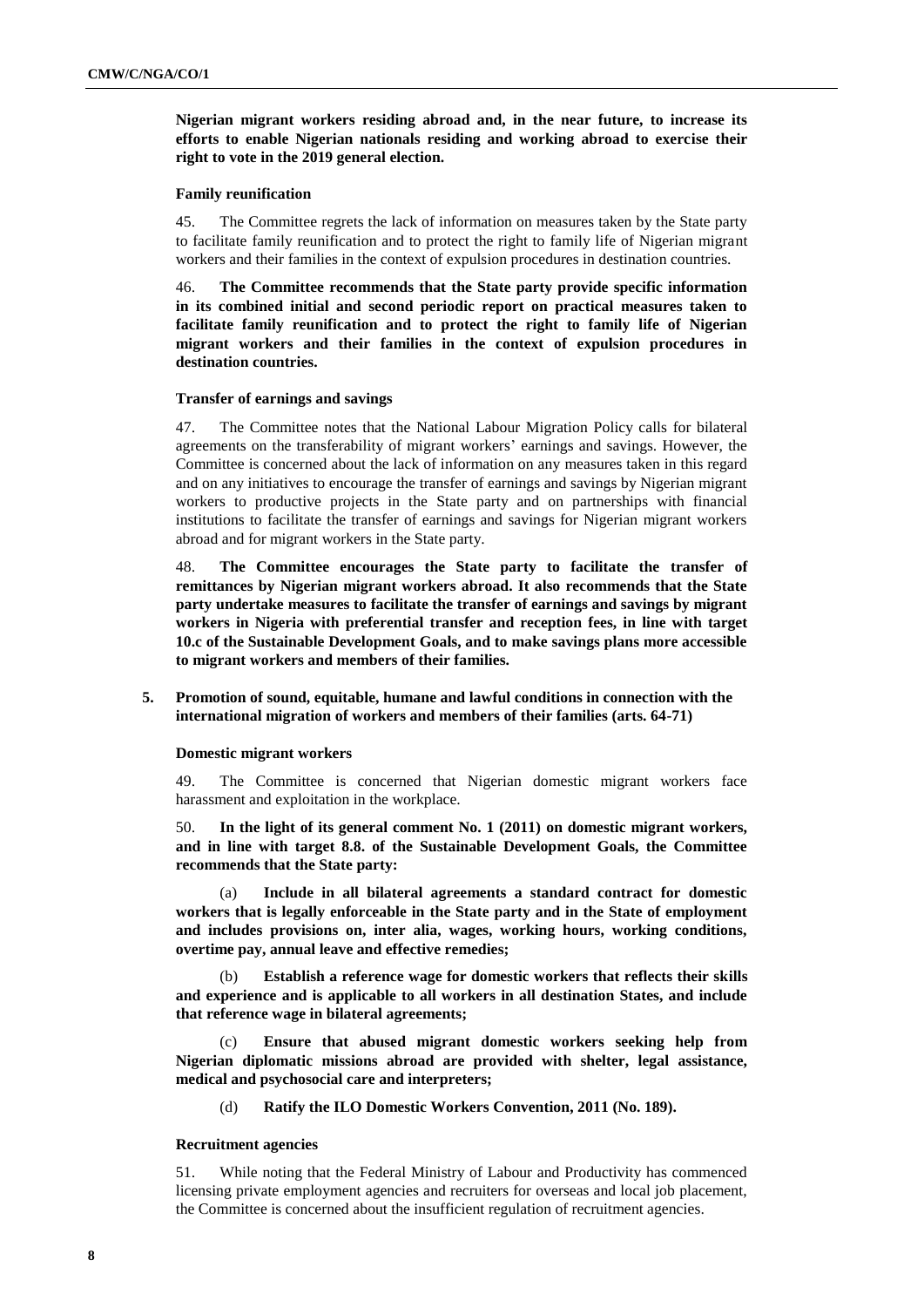52. **The Committee recommends that the State party:** 

(a) **Develop robust, transparent and publically accountable licensing systems for recruitment companies, ensuring that such companies are subject to rigorous human rights and labour law due diligence, as well as ongoing regulation and monitoring;**

(b) **Require recruitment agencies that facilitate the employment of migrant workers abroad to be licensed in both the countries of origin and destination, in order to ensure more effective bilateral oversight of recruitment practices;**

(c) **Ensure that private recruitment agencies provide complete information to individuals seeking employment abroad and that they guarantee the effective enjoyment of all agreed employment benefits, in particular salaries;**

Provide training to labour inspectors on human rights norms, labour **standards and methods for identifying exploitation, and develop clear and effective accountability mechanisms;** 

(e) **Investigate and punish illegal practices by recruiters;**

(f) **Ratify the ILO Private Employment Agencies Convention, 1997 (No. 181).**

#### **Return and reintegration**

53. While noting that steps have been taken to ensure that returning migrant workers can have access to relevant migration information online and to a wide range of services, the Committee is concerned about the lack of information on a comprehensive strategy to facilitate the reintegration of returning migrant workers in the State party.

54. **The Committee recommends that the State party take comprehensive measures to ensure the appropriate social, economic or other conditions necessary to facilitate the return and long-term reintegration of Nigerian migrant workers and members of their families in the State party, as provided for in article 67 of the Convention, and in line with target 10.7 of the Sustainable Development Goals.**

## **Illegal or clandestine movements and employment of migrant workers in an irregular situation**

55. The Committee notes that the State party is making significant efforts to protect trafficking victims and to enforce anti-trafficking law by investigating, prosecuting and convicting traffickers, by collaborating on international investigations and by providing extensive specialized anti-trafficking training to officials from various government ministries and agencies. However, the Committee is concerned that:

(a) The State party remains a source, transit, and destination country for women and children subjected to forced labour and sex trafficking;

(b) The exception in national legislation to the prohibition of child labour applicable to children employed by family members or who take on light work of an agricultural, horticultural or domestic nature may make children vulnerable to be trafficked into domestic work by family members;

(c) According to information received by the Committee, although the 2015 amendment to the Trafficking in Persons (Prohibition), Enforcement and Administration Act removed judges' ability to impose a fine in lieu of a prison sentence for trafficking offences, the State party's courts continue, in certain cases, to penalize traffickers with only fines;

(d) The National Agency for the Prohibition of Traffic in Persons needs to be strengthened in order to provide effective support throughout the State party;

There is a lack of information on mechanisms to identify victims, provide support and facilitate their rehabilitation and on the availability of such mechanisms throughout the State party;